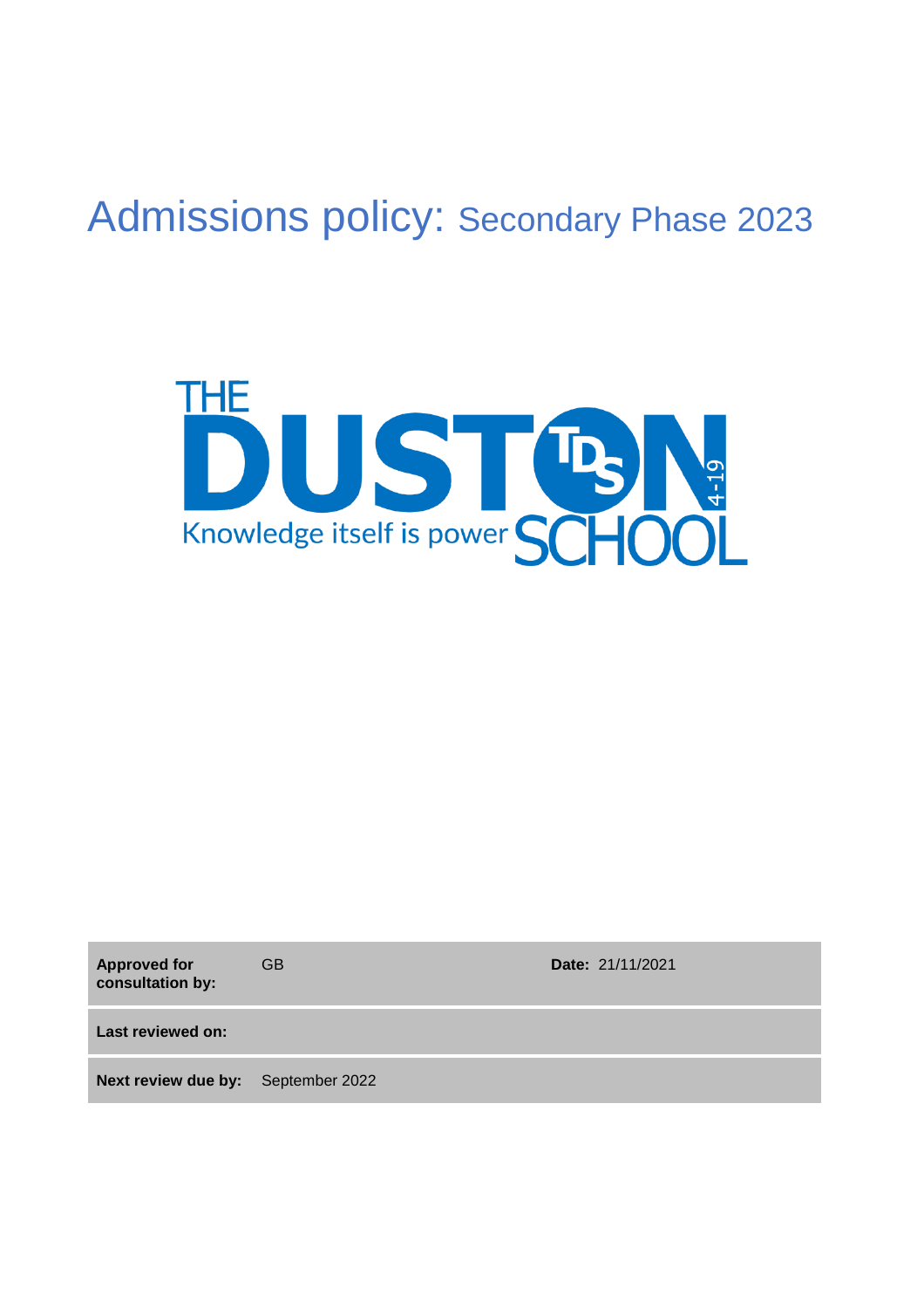# **Contents**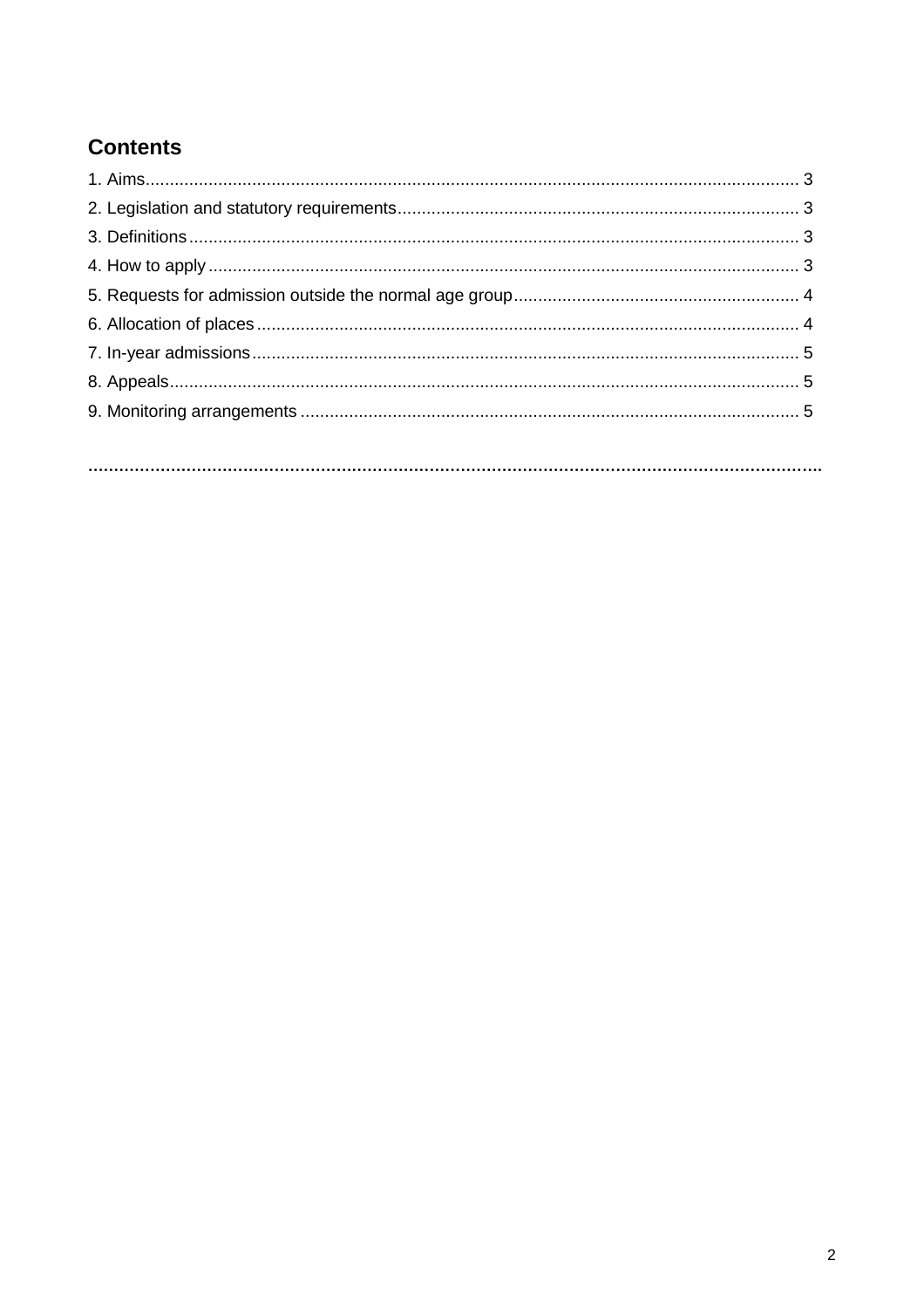# **1. Aims**

This policy aims to:

- Explain **how to apply** for a place at the school
- Set out the school's arrangements for allocating places to the pupils who apply
- Explain **how to appeal** against a decision not to offer your child a place

## **2. Legislation and statutory requirements**

This policy is based on the following advice from the Department for Education (DfE):

- [School Admissions Code](https://www.gov.uk/government/publications/school-admissions-code--2)
- **[School Admission Appeals Code](https://www.gov.uk/government/publications/school-admissions-appeals-code)**

The school is required to comply with these codes, and with the law relating to admissions as set out in the [School Standards and Framework Act 1998.](http://www.legislation.gov.uk/ukpga/1998/31/contents)

As an academy, the school is required by its funding agreement to comply with these codes, and with the law relating to admissions as set out in the [School Standards and Framework Act 1998.](http://www.legislation.gov.uk/ukpga/1998/31/contents)

# **3. Definitions**

The **normal admissions round** is the period during which parents can apply for state-funded school places at the school's normal point of entry, using the common application form provided by their home local authority.

**Looked after children** are children who, at the time of making an application to a school, are:

In the care of a local authority, or

Being provided with accommodation by a local authority in exercise of its social services functions

**Previously looked after children** are children who were looked after, but ceased to be so because they:

Were adopted under the Adoption Act 1976 or the Adoption and Children Act 2002, or

Became subject to a child arrangements order, or

Became subject to a special guardianship order

This includes children who appear (to the admission authority) to have been in state care outside of England and ceased to be in state care as a result of being adopted.

A child reaches **compulsory school age** on the prescribed day following his or her fifth birthday (or on his or her fifth birthday if it falls on a prescribed day). The prescribed days are 31 December, 31 March and 31 August.

# **4. How to apply**

For applications in the normal admissions round you should use the application form provided by your home local authority (regardless of which local authority the schools are in). You can use this form to express your preference for a minimum of 3 state-funded schools, in rank order.

You will receive an offer for a school place directly from your local authority.on National Offer Day (1 March or the next working day).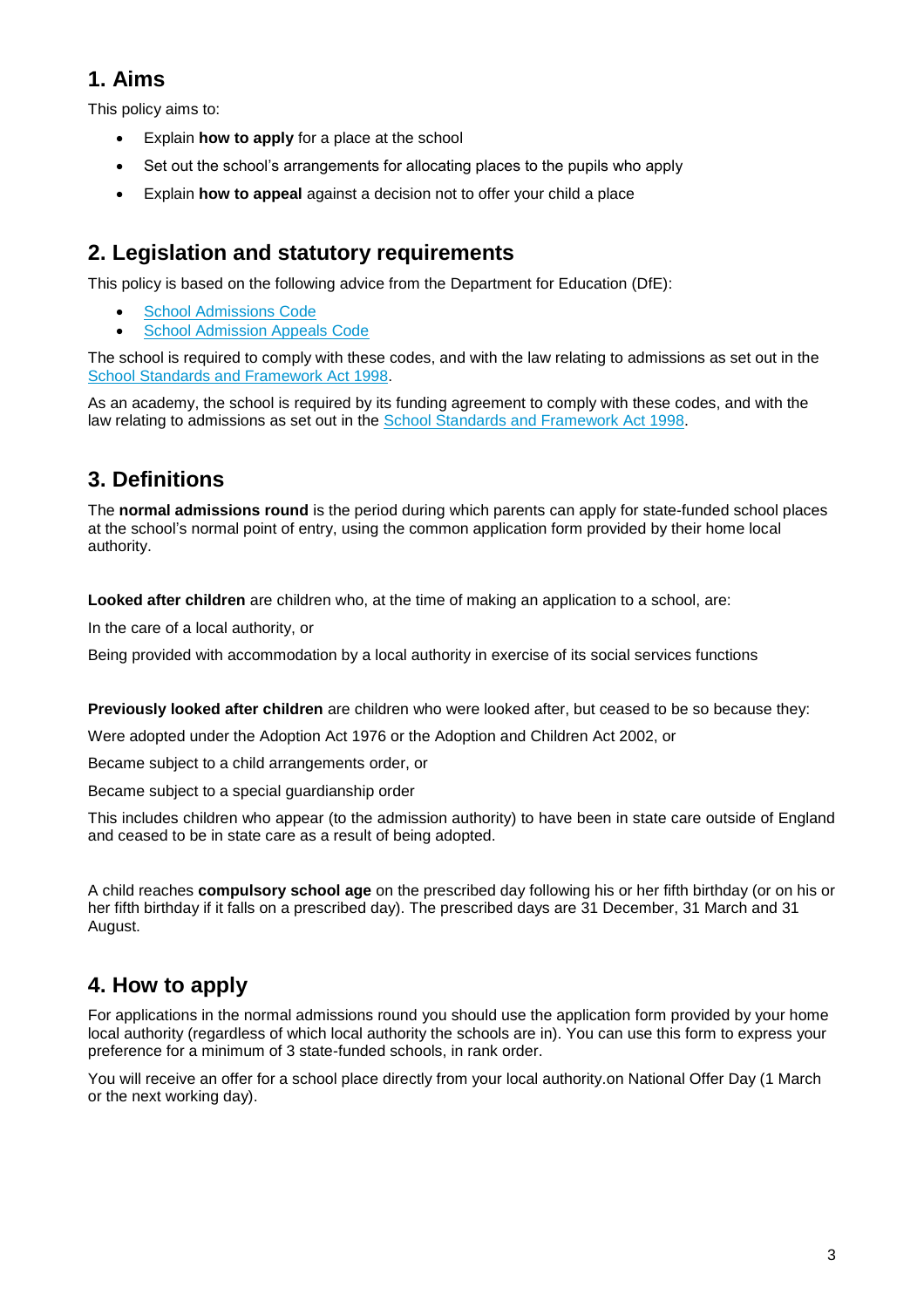## **5. Requests for admission outside the normal age group**

Parents are entitled to request a place for their child outside of their normal age group. Any requests must be put in writing directly to the Principal.

Decisions on requests for admission outside the normal age group will be made on the basis of the circumstances of each case and in the best interests of the child concerned. In accordance with the School Admissions Code, this will include taking account of:

- Parents' views
- Information about the child's academic, social and emotional development
- Where relevant, their medical history and the views of a medical professional
- Whether they have previously been educated out of their normal age group
- Whether they may naturally have fallen into a lower age group if it were not for being born prematurely
- The headteacher's views

The admission authority will inform the parent of their decision on the year group the child should be admitted to in writing.

Where the admission authority agrees to a parent's request for their child to be admitted out of their normal age group and as a consequence the child will be admitted to a relevant age group (i.e. Year 7), the LA and admission authority will process an application as part of the normal admission round and on the basis of the oversubscription criteria. They will not be given lower priority on the basis that the child is being admitted out of their normal age group.

Parents do not have a right to appeal if they are offered a place at the school but it is not in their preferred age group.

## **6. Allocation of places**

#### **6.1 Admission number**

The school has an agreed admission number of 240 pupils for entry in Year 7.

#### **6.2 Oversubscription criteria**

All children whose Education, Health and Care (EHC) plan names the school will be admitted before any other places are allocated.

If the school is not oversubscribed, all applicants will be offered a place.

In the event that the school receives more applications than the number of places it has available, places will be given to those children who meet any of the criteria set out below, in order until all places are filled.

- **1.** LAC Children in public care (looked after children) or previously in public care.
- **2.** Children of a member of staff as defined below;
	- Children of a member of staff defined in accordance to the School Admissions Code 1.39
	- Admission authorities may give priority in their oversubscription criteria to children of staff in either or both of the following circumstances:

a) Where the member of staff has been employed at the school for two or more years at the time at which the application for the admission to the school is made, and/or

b) The member of staff is recruited to fill a vacant post for which there is a demonstrable skill shortage

**3:** Year 6 students already on roll at The Duston Primary School (primary phase) that apply for a place at The Duston School (secondary phase)

**4.** Priority will next be given to children with siblings at the school at the time of application. Siblings include step siblings, foster siblings, adopted siblings and are living as a family unit with one or both parents. Priority will not be given to children with siblings who are former pupils of the school.

**5.** Other pupils